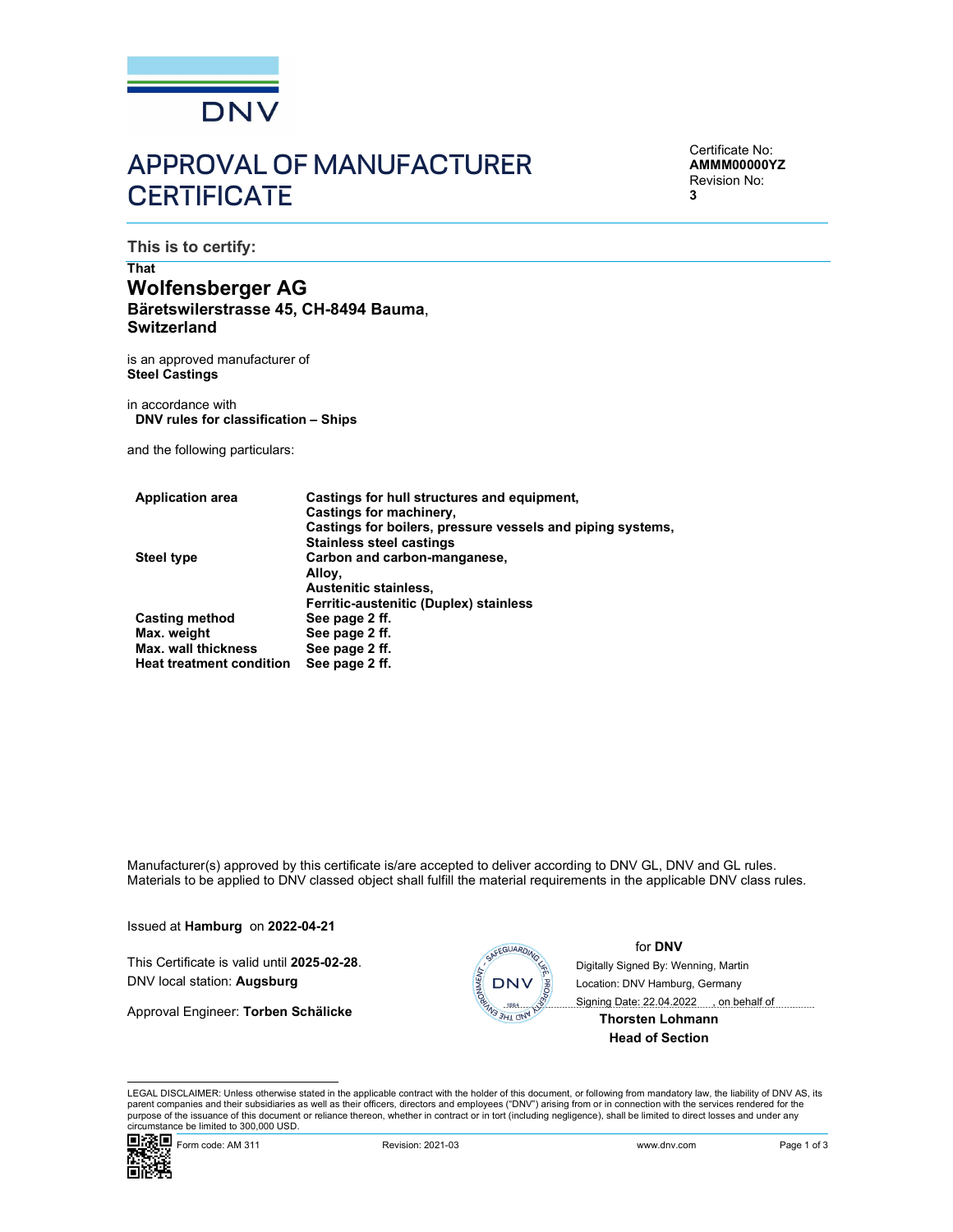

## Particulars of the approval

#### Castings for hull structure and equipment

| <b>Steel type</b> | Grade <sup>3</sup>                                                     | Casting<br>method $1$ | Max. weight<br>[kg] | Max. wall<br>thickness<br>[mm] | <b>Heat treatment</b><br>condition $2$ |
|-------------------|------------------------------------------------------------------------|-----------------------|---------------------|--------------------------------|----------------------------------------|
| C and<br>C-Mn     | NV C400UW, NV C440UW,<br>NV C480UW, NV C520UW,<br>NV C560UW, NV C600UW | <b>SC</b>             | 000                 | 200                            | N, NT, QT                              |
| Alloy             | NV C550AW, NV C620AW                                                   | <b>SC</b>             | 000                 | 200                            | QT                                     |

#### Castings for machinery

| Steel type    | Grade <sup>3</sup>                                               | Casting<br>method $1$ | Max. weight<br>[kg] | Max. wall<br>thickness<br>[mm] | <b>Heat treatment</b><br>condition $2$ |
|---------------|------------------------------------------------------------------|-----------------------|---------------------|--------------------------------|----------------------------------------|
| C and<br>C-Mn | NV C400U, NV C440U,<br>NV C480U, NV C520U,<br>NV C560U, NV C600U | SC                    | 1 0 0 0             | 200                            | N, NT, QT                              |
| Alloy         | NV C550A, NV C600A,<br><b>NV C690A</b>                           | SC                    | $\overline{000}$    | 200                            | QT                                     |

#### Castings for boilers, pressure vessels and piping systems

| <b>Steel</b><br>type | Grade <sup>3</sup>                           | Casting<br>method $1$ | Max. weight<br>[kg] | Max. wall<br>thickness<br>[mm] | <b>Heat treatment</b><br>condition $2$ ) |
|----------------------|----------------------------------------------|-----------------------|---------------------|--------------------------------|------------------------------------------|
| C and C-<br>Mn       | <b>NV C450H,</b><br><b>NV C490H</b>          | SC                    | 1 000               | 200                            | N, NT, QT                                |
| Alloy                | NV C0.5Mo,<br>NV C1Cr0.5Mo,<br>NV C2.25Cr1Mo | <b>SC</b>             | 1 0 0 0             | 200                            | QT                                       |

#### Stainless steel castings

| Steel type / grade 3) | Casting<br>method $1$ | Max. weight<br>[kg] | Max. wall<br>thickness<br>[mm] | <b>Heat treatment</b><br>condition $2$ |
|-----------------------|-----------------------|---------------------|--------------------------------|----------------------------------------|
| Austenitic            | <b>SC</b>             | 000                 | 200                            | <b>SHT</b>                             |
| 22 Cr Duplex          | <b>SC</b>             | 000                 | 200                            | <b>SHT</b>                             |

#### Included steels according to other standards

| Standard / grade                                                    | <b>Casting</b><br>method $1$ ) | Max. weight<br>[kg] | Max. wall<br>thickness<br>[mm] | <b>Heat treatment</b><br>condition $2$ |
|---------------------------------------------------------------------|--------------------------------|---------------------|--------------------------------|----------------------------------------|
| Unalloyed and low-alloyed steels up to<br>G26CrMo4 acc. to EN 10293 | <b>SC</b>                      | 1 0 0 0             | 200                            | N                                      |
| GS17CrMoV5-10<br>acc. to EN 10213                                   | <b>SC</b>                      | 1 0 0 0             | 200                            | QT                                     |
| GX5CrNiMoNb19-11-2<br>acc. to EN 10213                              | <b>SC</b>                      | 1 0 0 0             | 200                            | <b>SHT</b>                             |